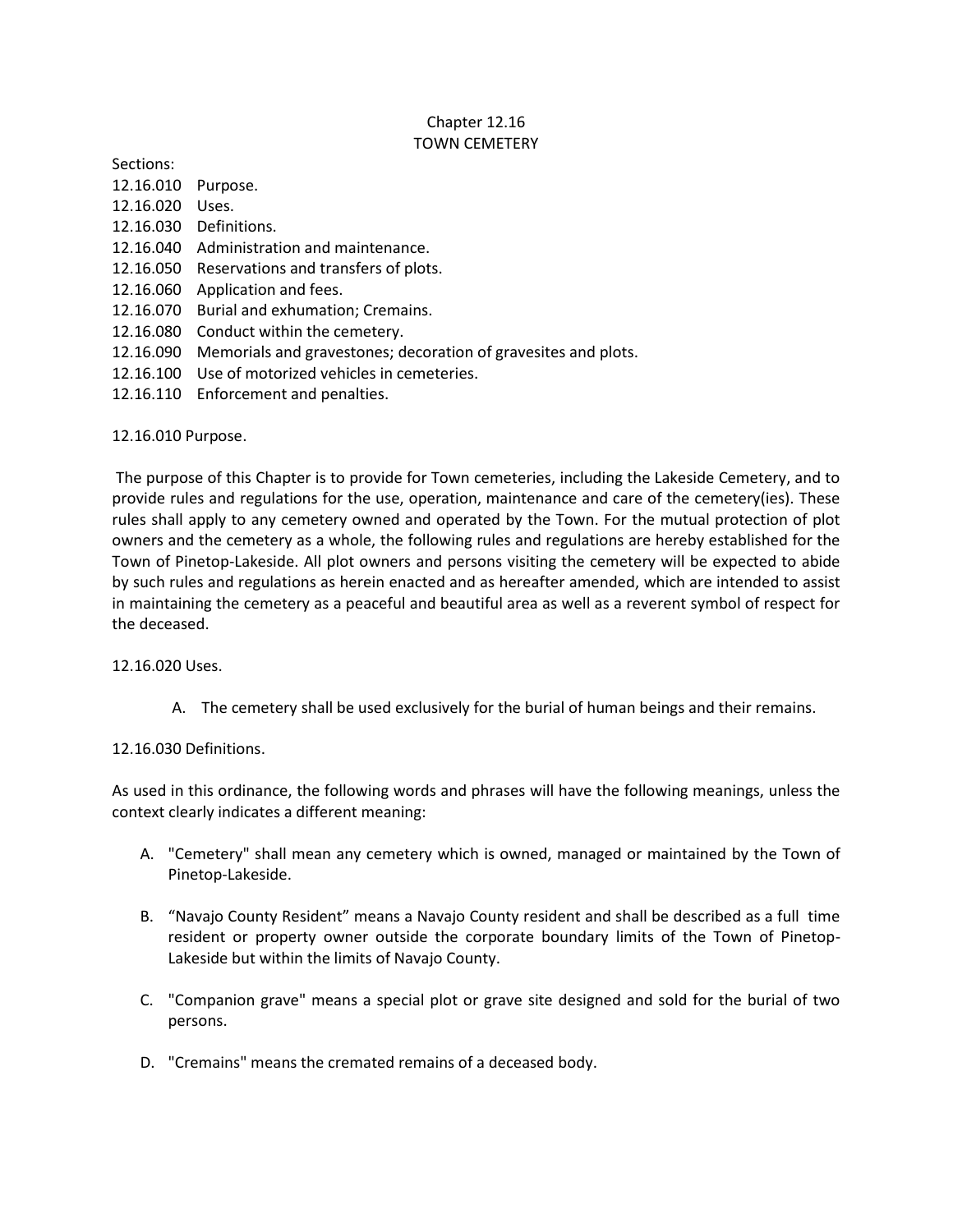- E. "Burial" means the interment of a deceased body or the remains into a grave.
- F. "Exhume" means the disinterment, digging up or removal of a deceased body or the remains from a grave.
- G. "Lot" shall mean a group of plots within a division designated on the plat as a lot.
- H. "Plot" means the lot or space reserved for the burial of a deceased body at a cemetery.

12.16.040 Administration and maintenance.

- A. The Town Public Works Director shall be responsible for the administration, operation and maintenance of the cemetery.
- B. Prior to interment, a family member or a responsible party will be asked to provide basic information on the individual planned to occupy the site-record of burial. The Town of Pinetop-Lakeside as a part of the public record, keeps this information.
- C. The Town shall have the right to change, modify, or replat the plots or uses in any part of the cemetery not previously reserved for burial purposes. The Lakeside Cemetery shall be platted into lots and plots by the Public Works Department, and the Town Clerk will maintain and keep in his/her office a plat of said cemetery as public record.
- D. All applications for reservations or transfers for burial plots shall be made in writing on forms provided by the Town Public Works Department.
- E. All instructions for burial shall be in writing and on forms provided by the Town.
- F. The Town of Pinetop-Lakeside reserves to the Town the perpetual right of entry, use and control of the cemetery land for purposes of maintenance and operation of the cemetery.
- G. The Town shall take reasonable precaution to protect plot owners and the burial rights of owners within the cemetery. The Town disclaims all responsibility for loss or damage caused by flooding, fire, windstorm, or other causes deemed an Act of God, a common enemy, thieves, vandals, strikes, malicious mischief makers, explosions, unavoidable accidents, invasions, insurrections, riots, or order of any military or civil authority, whether the damage be direct or collateral.
- H. Town employees are not permitted to do any work for plot owners except at the direction of the Public Works Director and are prohibited from receiving tips or gratuities.
- I. The Public Works Director in consultation with the Town Manager reserves the right to make exceptions, suspensions, or modifications of any of the rules and regulations without notice when, in their judgment, such action appears necessary for the efficient, fair operation of the cemetery. Any such exception, suspension, or modification shall in no way be construed as affecting the general application of this Chapter and shall not act as a waiver of any of the provisions herein.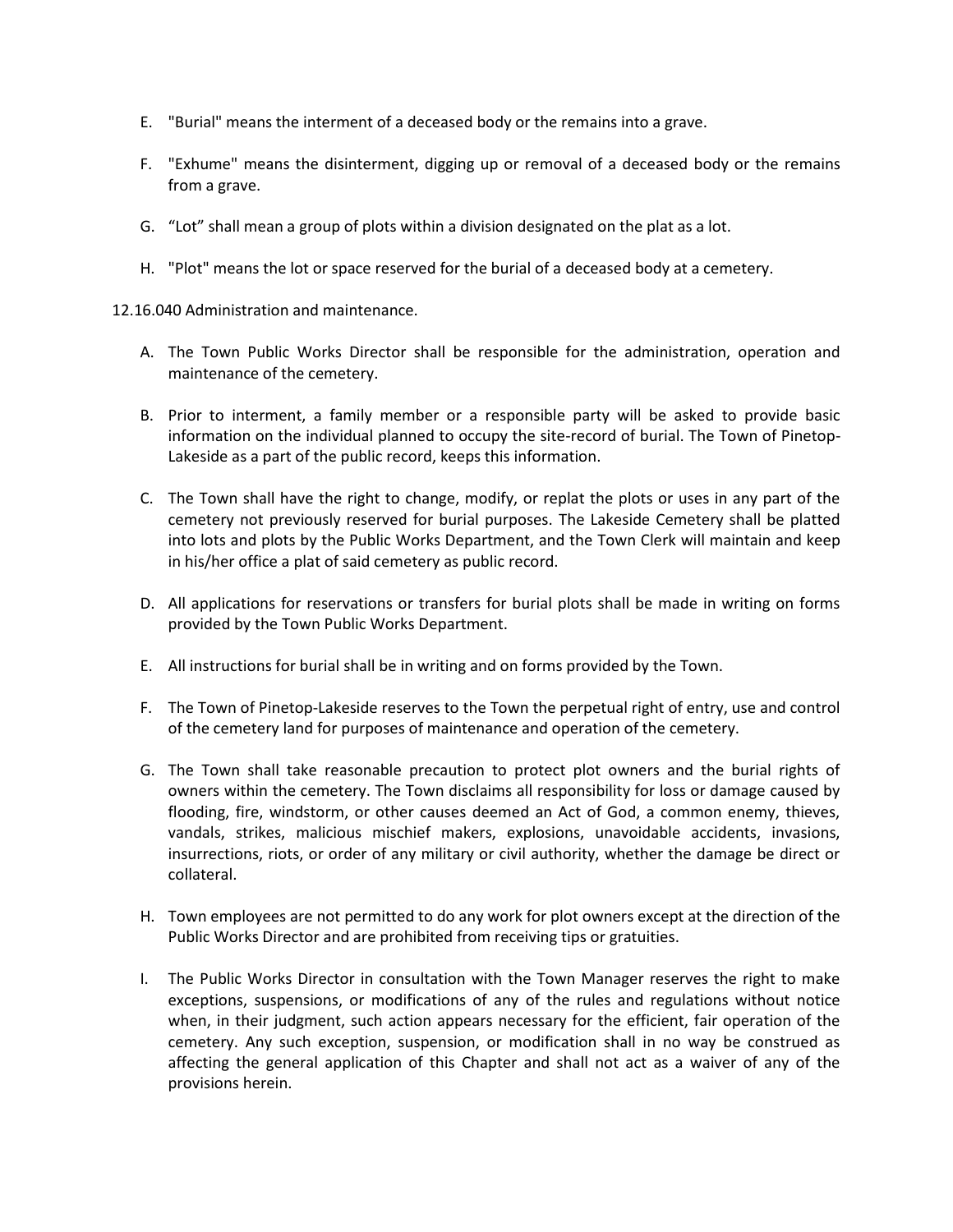- J. The Town of Pinetop-Lakeside reserves the right to adopt new rules, amend or suspend present rules and regulations herein, at any time, without direct or personal notification to plot owners.
- K. Appeals for decisions made by the Public Works Director relating to the administration and maintenance of the cemetery shall be made first to the Town Manager, then to the Board of Adjustment in writing as set forth in Town Code Chapter 17.120.
- L. No signs or notices or advertisements of any kind shall be permitted within the cemetery.
- 12.16.050 Reservations and transfers of plots.
	- A. The Town will show available plot locations and prepare cemetery reservation agreements for selected plot sites. Reservation sales or transfers are not complete or final until the purchaser pays for the plot(s) and signs the reservation agreement.
	- B. No burial or placing of a memorial shall be permitted until the reservation sale is completed and the purchase price has been paid in full. No burial of any person, family or heirs shall be allowed without proof of the reservation interest to the Town Public Works Department.
	- C. No deed to a cemetery plot shall be issued. The reservation agreement or a reservation transfer agreement shall constitute the sole agreements between the Town of Pinetop-Lakeside and the purchaser.
	- D. It shall be the sole responsibility of the reservation agreement holder to keep the Town informed of the correct mailing address. Notices or other correspondence mailed to purchasers, their legal representatives or heirs shall be deemed delivered and received three (3) days after the Town's mailing of the notice or correspondence to the address on file with the Town Public Works Department.
	- E. All applications and agreements for reservation plot sales or transfers shall be in writing on forms provided by the Town. No other agreements or contracts will be recognized by the Town.
	- F. The Town of Pinetop-Lakeside may (but is not required to) repurchase any cemetery plot from the owner for the original price paid upon written request of the owner or his legal heirs or representative and presentation of the plot reservation or cemetery plot certificate.
	- G. The Town of Pinetop-Lakeside is the only seller of cemetery plots. If an owner wants to sell a plot, the owner shall contact the Town of Pinetop-Lakeside. The Town of Pinetop-Lakeside will buy the plot back at the original plot selling price, less an administration fee of 10% of the current plot selling price.
	- H. The Town of Pinetop-Lakeside recognizes the original named buyer of the cemetery plot(s) as the owner and if not assigned or transferred to a specific individual, after their demise the Town will recognize ownership as stated in a legal will or trust. In the absence of a legal will or trust, the ownership will be determined in accordance with A.R.S. Title 14, Chapter 2, Article 1, pertaining to intestate succession.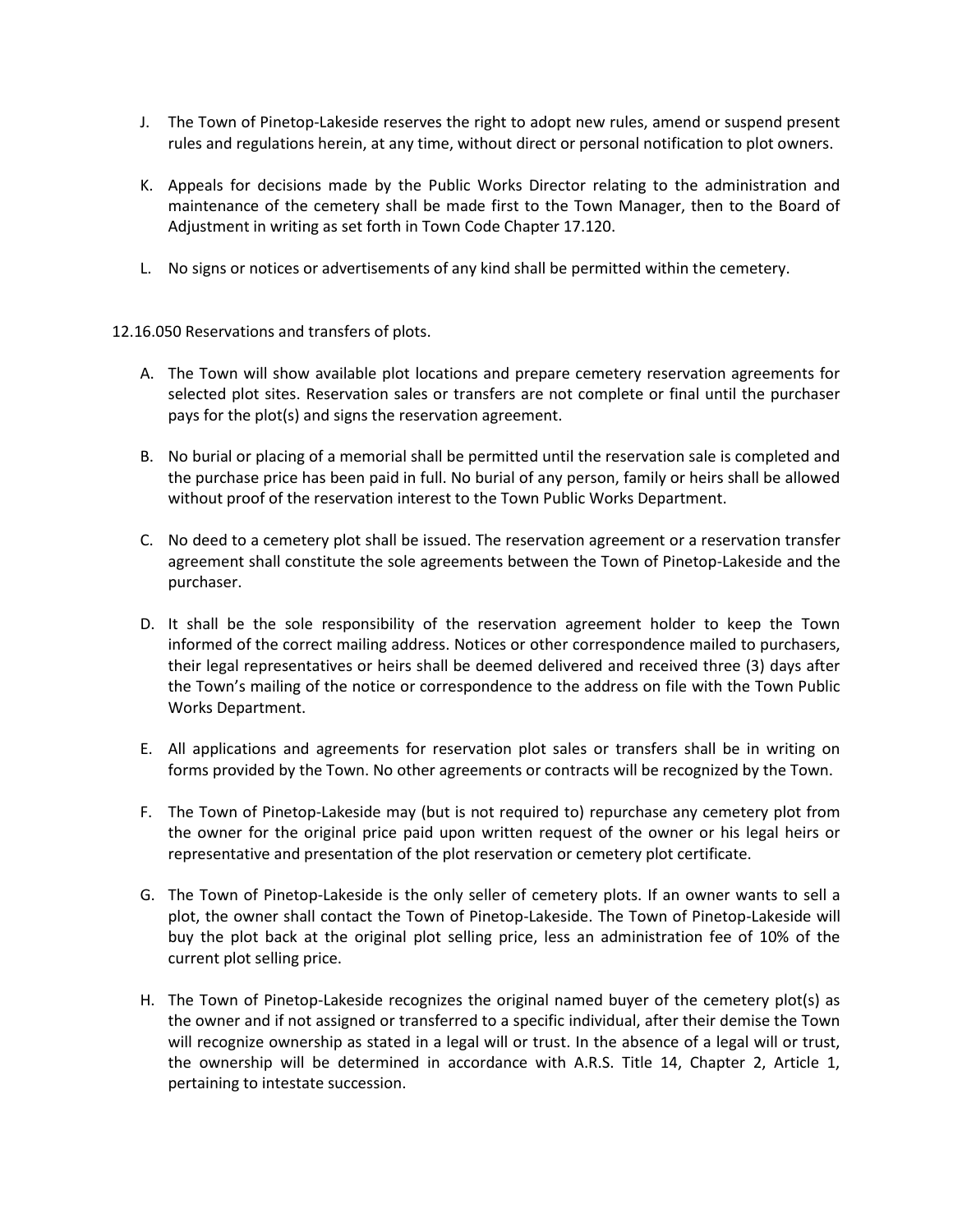- I. The Town Clerks' department shall keep a record of plots sold, including the name, address and telephone number of the purchaser and the date execution of any reservation.
- J. The cemetery certificate of reservation grants right of burial only and does not convey any other title to the plot.
- K. The Town of Pinetop-Lakeside or its employees assume no responsibility for actual damages or mental anguish in the performance of its normal operations, or loss by vandalism or any other acts beyond its reasonable control.

12.16.060 Application and fees.

- A. Applications for the purchase or transfer of a reservation for a cemetery plot shall be made on forms provided by the Town. The appropriate purchase/transfer fee shall accompany all applications.
- B. All cemetery fees, including application fees, reservation fees, transfer fees, and other special fees related to cemetery plots shall be set from time to time by resolution of the Town Council.
- C. The reservation agreement of any plot shall be executed by the Public Works department, shall be sold in strict accordance with this chapter, and shall be subject to the provisions of this chapter.
- D. There shall be a recording fee for recording any change in title or ownership in any plot in the cemetery after initial conveyance of the same by the Town.
- E. A resident of Pinetop-Lakeside and/or a person owning property within the corporate limits of the Town of Pinetop-Lakeside can purchase a burial plot at the Town of Pinetop-Lakeside resident rate. Former residents of Pinetop-Lakeside with relatives buried within the Lakeside cemetery may purchase burial plots at the Navajo County resident rate. Out of Navajo County resident can purchase burial plots at the out of Navajo County rate.
- F. The price for a lot shall be the aggregate of the price for each burial plot located within such lot.
- G. All reservation agreements for a plot shall be paid in full within two years from the execution of the agreement. A minimum monthly payment will be necessary per the fee schedule and any remaining balance at the end of two years will require immediate payment of the remaining balance. If payment is not made within the two year time period, any and all funds paid will first be collectively paid on one plot until paid in full and then the next and so on until as many plots that can be paid in full are. Plot(s) not paid in full will be eligible for resale by the Town.
- H. No lot or burial plot shall be sold to or purchased by a funeral director or other person for purpose of resale or speculation.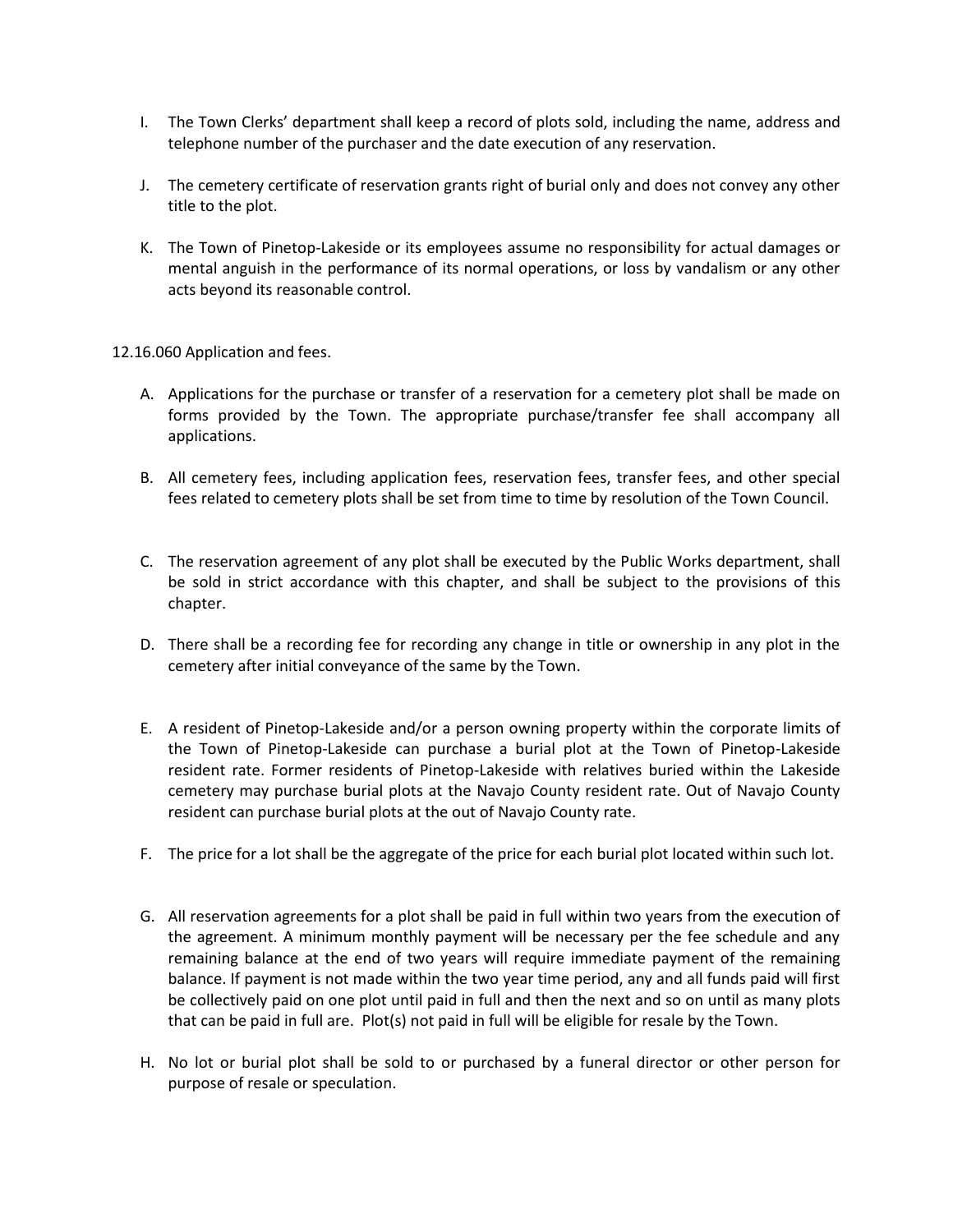- 12.16.070 Burial and exhumation; cremains.
	- A. All burials and exhumations of bodies are subject to the laws of the State of Arizona and this Chapter.
	- B. All burials shall be in a liner or vault of concrete, steel or other material approved for use by the Town.
	- C. Charges for burial and exhuming services provided by the Town shall be established by the Town Council, and shall be payable in advance. Prepayment of interment will be accepted. The Town of Pinetop-Lakeside is solely responsible for excavating interments. The Town shall not assume any liability for any damage to a casket, urn or other such container incurred in making a removal.
	- D. The Town of Pinetop-Lakeside will regulate the charges for opening and closing a grave from time to time. No grave shall be opened or closed, except by the Town of Pinetop-Lakeside.
	- E. Forty Eight (48) hours (excluding weekends and holidays) advance notice shall be provided to the Town Public Works Department for any burial.
	- F. Seven (7) days advance, written notice shall be provided to the Town Public Works Department for any exhuming services.
	- G. No more than one (1) body may be buried in any one (1) plot, grave, vault, or crypt except in the case of a mother and a child less than one (1) year of age, or in a companion grave. However, with consent of the owner or heirs of the owner of a plot, an exception may be made to permit no more than one (1) regular burial and up to four (4) additional cremains in any one (1) plot, grave, vault, or crypt.
	- H. All cremains shall be buried and appropriate arrangements for the burial shall be scheduled with the Town Public Works Department. Cremains shall not be scattered in the cemetery, or buried without the Town's written permission.
	- I. In the absence of acceptable evidence of ownership, the Town reserves the right to refuse to open any burial plot and to refuse to conduct a burial. If, for any reason, a plot in a requested location cannot be used, to prevent a delay in burial or funeral services, the Public Works Director may provide one in an available location.
	- J. The Town shall not be liable for any delay in burial where protest by a deceased person's legal representatives or heirs have been made, or where the law, or rules and regulations have not been complied with.
	- K. Human remains are the responsibility of the decedent's family, heirs, or executor until buried. During any legal process or protest which delays or prohibits the Town from burying any person, the family, heirs, or personal representative shall store the human remains until the legal process or protest is resolved. The Town shall be reimbursed for any expenses related to burial or the exhuming of any body or remains as a result of such protest or legal process.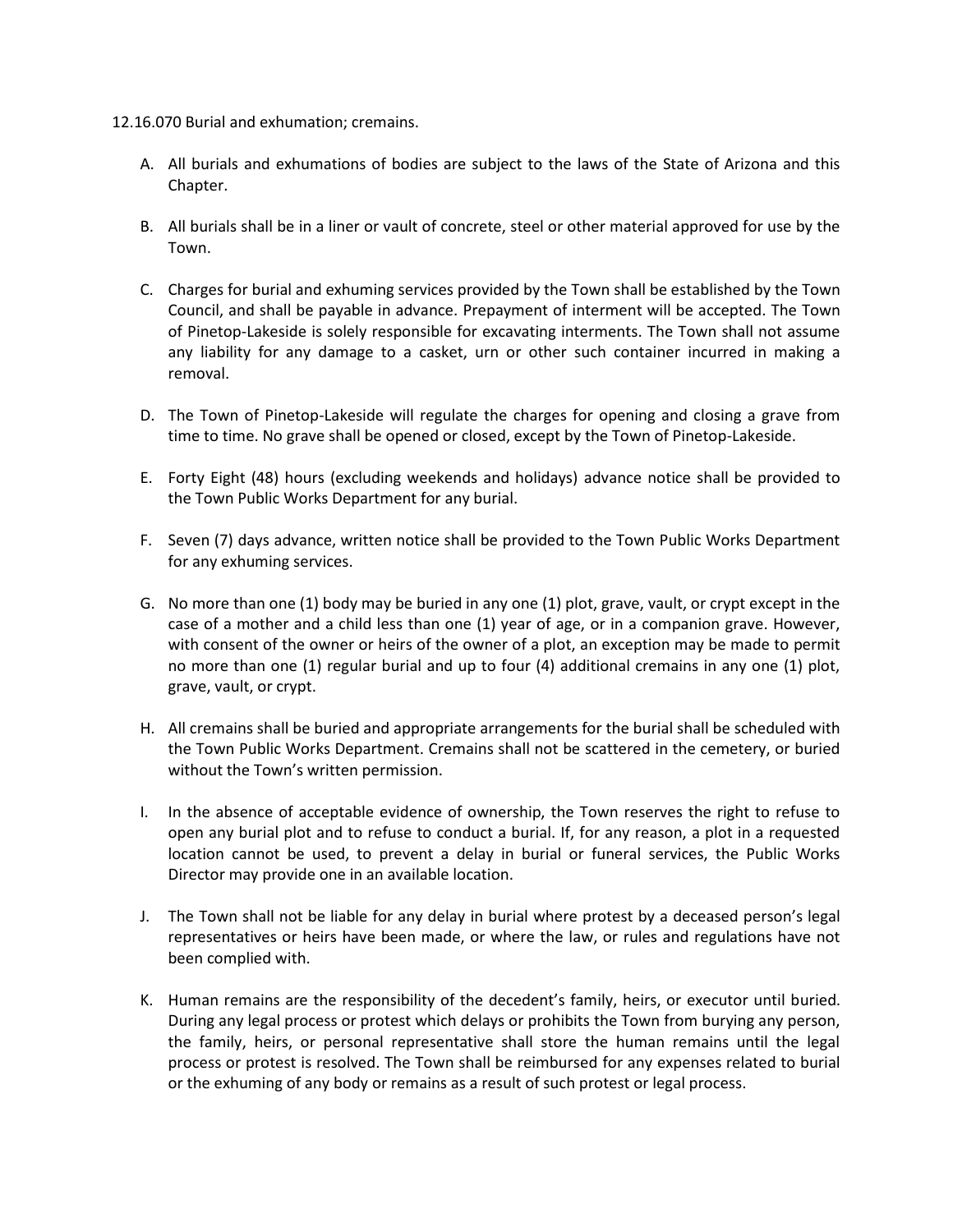- L. Caskets containing remains or cremains, once buried, will not be opened or removed except in accordance with State law, and without the written consent of personal representative or other legal representative of the deceased, or an order from a court of competent jurisdiction.
- M. Removal by the heirs of a body so that the burial plot may be sold for profit to themselves or to any other persons, or removal contrary to the expressed or implied wish of the original burial plot owner, is repugnant to the ordinary sense of decency and is absolutely forbidden.
- N. The interment of bodies of persons who have died of contagious disease shall be in strict accordance with the rule of the Arizona State Board of Health.
- O. In the event of a disaster which results in numerous burials for the cemetery, the Public Works crew will work as deemed necessary by the Public Works Director. The Public Works Director shall have the authority to void any and all of these rules and regulations as necessary in order to handle the numerous burials as orderly and as quickly as possible.
- P. The Town of Pinetop-Lakeside shall not be responsible to provide any equipment for funerals or burials.
- Q. No burials shall be conducted after official sunset.

12.16.080 Conduct Within Cemeteries.

A. Visitors are reminded that cemetery grounds are considered sacred and a strict observance of accepted decorum shall be required at all times.

B. Visitors will use the walkways and roads provided to access plots.

C. No person shall dispose of any rubbish, trash, waste materials, litter, or debris of any kind in the cemetery.

D. No person shall plant any tree, shrub or other plant in the cemetery except those permitted and approved in writing by the Town.

E. No person shall cut down, injure, break or destroy any tree, shrub or other plant growing in the cemetery or to pick, pluck or cut any flower or decorative plant in the cemetery.

F. Firearms, other than those carried by police officers or which will be used in approved military honor funeral services, are prohibited in the cemetery.

G. No person shall interfere with the conduct of a funeral, graveside service, burial or exhuming of a body at the cemetery.

H. No person shall desecrate, vandalize, deface, tear down or injure any property, plot, grave, grave stone, monument, tomb, vault, fence, tree or shrub in the cemetery. Likewise, no person shall disturb, destroy, deface, desecrate, vandalize, tear down or injure any decorations, flowers or other tokens of remembrance placed at any grave plot or within the cemetery.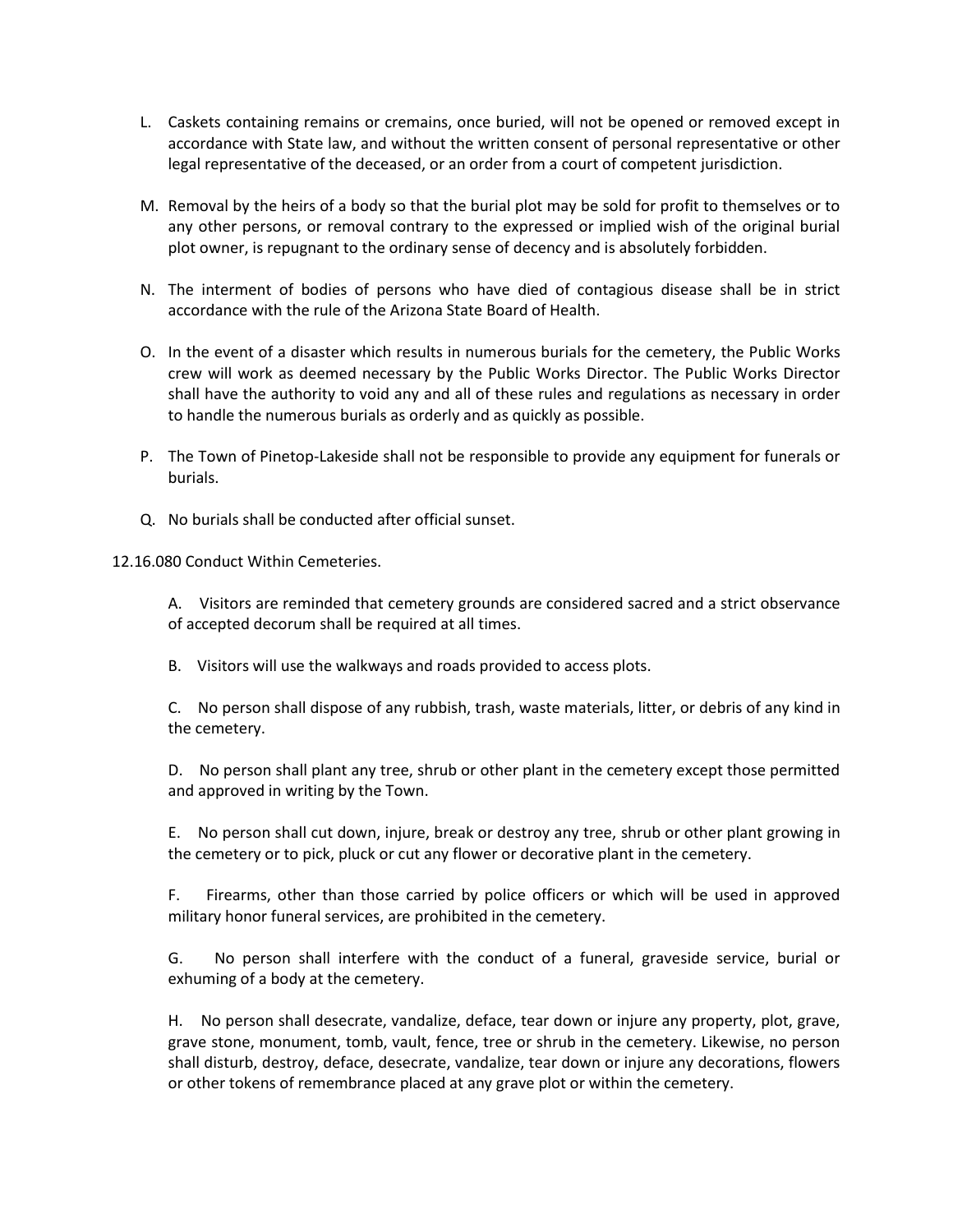I. No person shall enter into or be upon the cemetery grounds of the Town during the time after sunset and before sunrise of any day without first obtaining the written permission of the Town.

J. Sale of any goods or services on cemetery property is strictly prohibited unless prior, written authorization is given by the Town.

12.16.090 Memorials and gravestones; decoration of gravesites and plots.

A. If a family chooses to buy a headstone, they will do so at their own cost. All headstones or markers in the cemetery shall have a concrete or granite foundation set at ground level with a minimum four inch border, which shall be set by an approved monument vendor who will be under the direct supervision of Town personnel. The monument vendor must contact the Town of Pinetop-Lakeside prior to setting a headstone so it can be placed in the correct location. If a headstone has to be moved, the Town of Pinetop-Lakeside will not be held liable for any damage to the headstone.

B. Only one (1) gravestone will be allowed for each grave plot, and this shall be placed at the head of the grave or plot. In the event a family monument gravestone is placed at the head of a group of grave plots, an individual marker may be placed at the foot of each grave for individuals buried there. Government markers like military markers may also be placed at the foot of the grave in addition to the headstone.

C. All gravestones or markers in the cemetery shall be forty (40) inches or less in height and shall have a concrete foundation, which shall be poured and set by a licensed memorial representative or Town Public Works Department staff. Gravestones or markers greater than forty (40) inches in height shall only be permitted with written approval of the Town.

- D. The Town shall not be responsible for the preservation and care of any gravestones, markers or memorials installed in the cemetery.
- E. Since the Town does not have a full time cemetery groundskeeper; daily maintenance of sites is not performed. In order to establish grass on plots and to allow access for mowing machines no rock, gravel, wood, or similar type of ground covering will be allowed. No fences, curbing, borders or barriers are allowed around lots or individual plots, except for those already in existence.
- F. If existing fences are not in good and attractive condition, the Public Works Department shall remove the fence. If the fence is removed, a new fence will not be allowed, to comply with current Section 12.60.090E.
- G. The placing of decorations, cut flowers or plastic flowers, or other small tokens of remembrance at individual grave plots shall be permitted; however, the Town shall not be responsible for the care of such decorations, flowers, tokens of remembrance or the containers that they are placed in. The Town may remove, without notice, all decorations, flowers, real or artificial, tokens of remembrance, tattered flags, or other things that are deteriorated or broken from plots on an as needed basis.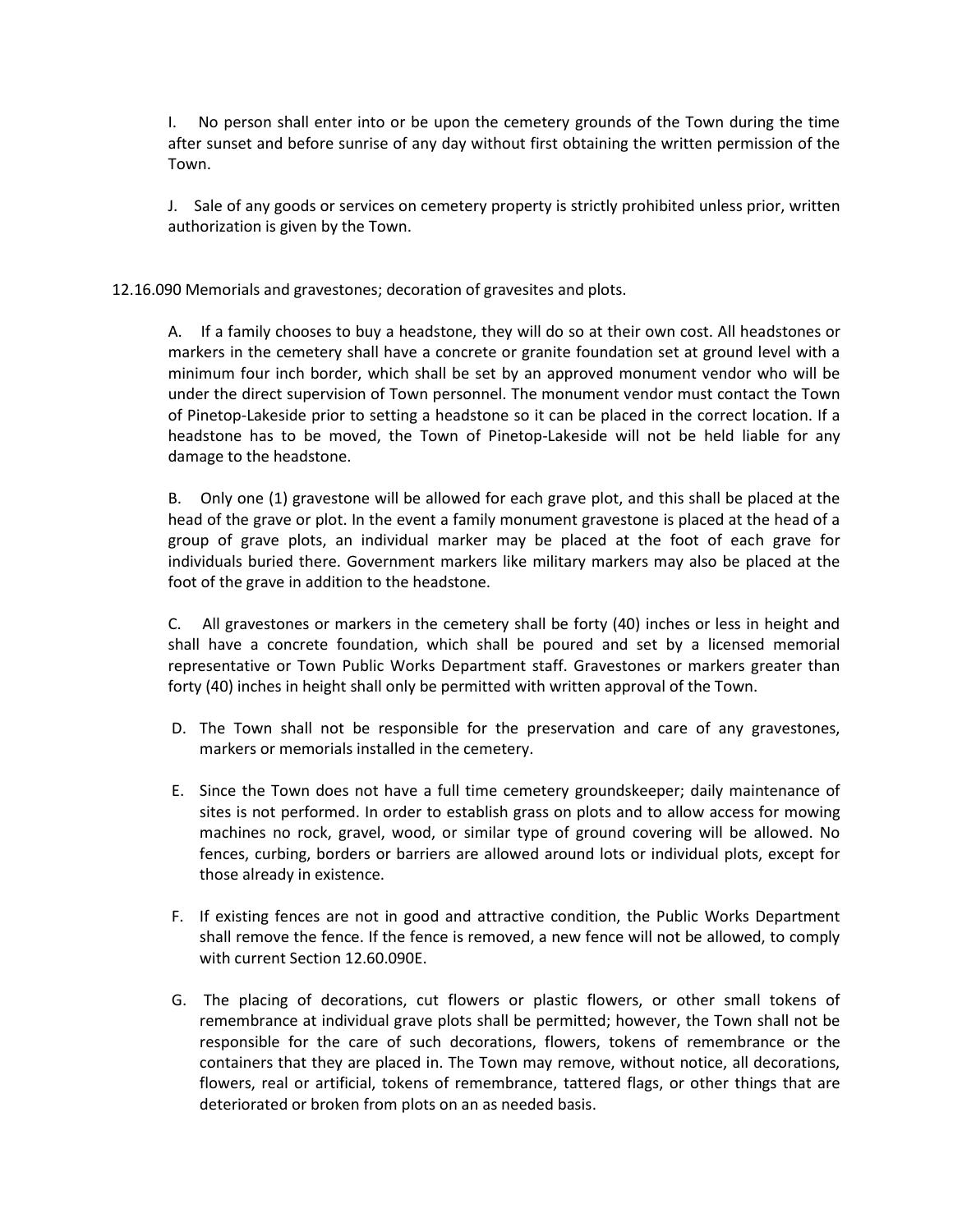- H. Plastic solar lights are allowed when secured to the headstone.
- I. Shepherd hooks are allowed April 1st to June 1st.
- J. All funeral arrangement flowers will be removed after 10 days.
- K. All floral arrangements without a vase that is attached to the foundation, or floral saddles, will be removed 3 weeks following Memorial Day.
- L. Blankets and wreaths are permissible after Thanksgiving and may remain until April 1st.
- M. Please note that all decorations will be removed from sites on April 1st and October 1st for spring and fall cleanup.
- N. The Town shall not be held liable for lost, misplaced or broken flower vases or other decorations or for damage by the elements, thieves, vandals or by causes beyond its control. The Town reserves the right to regulate the method of decorating burial plots and the right to remove any decoration so that a uniform beauty may be maintained.
- O. The placement of permanent decorations or small tokens of remembrance shall only be permitted with the express, written permission of the Town.

J. No person shall plant any tree, shrub or other plant at individual grave plots except those permitted and approved in writing by the Town.

12.16.100 Use of Motorized Vehicles in Cemeteries.

A. No person shall drive any motorized vehicle within the cemetery except upon driveways designated for that purpose.

- B. Vehicles shall not be operated in excess of five (5) miles per hour within cemeteries.
- C. Vehicles shall not drive or park off of hard-surfaced roads.

D. Vehicles shall not be parked or left standing where the vehicle blocks other traffic or prevents other vehicles from using or traveling on the cemetery roads. The Town of Pinetop-Lakeside reserves the right to have any vehicle violating this section removed at the owner's expense.

E. Funeral processions entering the cemetery shall be under the direction and control of the Town Public Works Department. Unless exception is made by the Town in writing, a licensed funeral director shall be present at all times and shall conduct services as provided by existing State laws, the Town Code, and applicable rules and regulations.